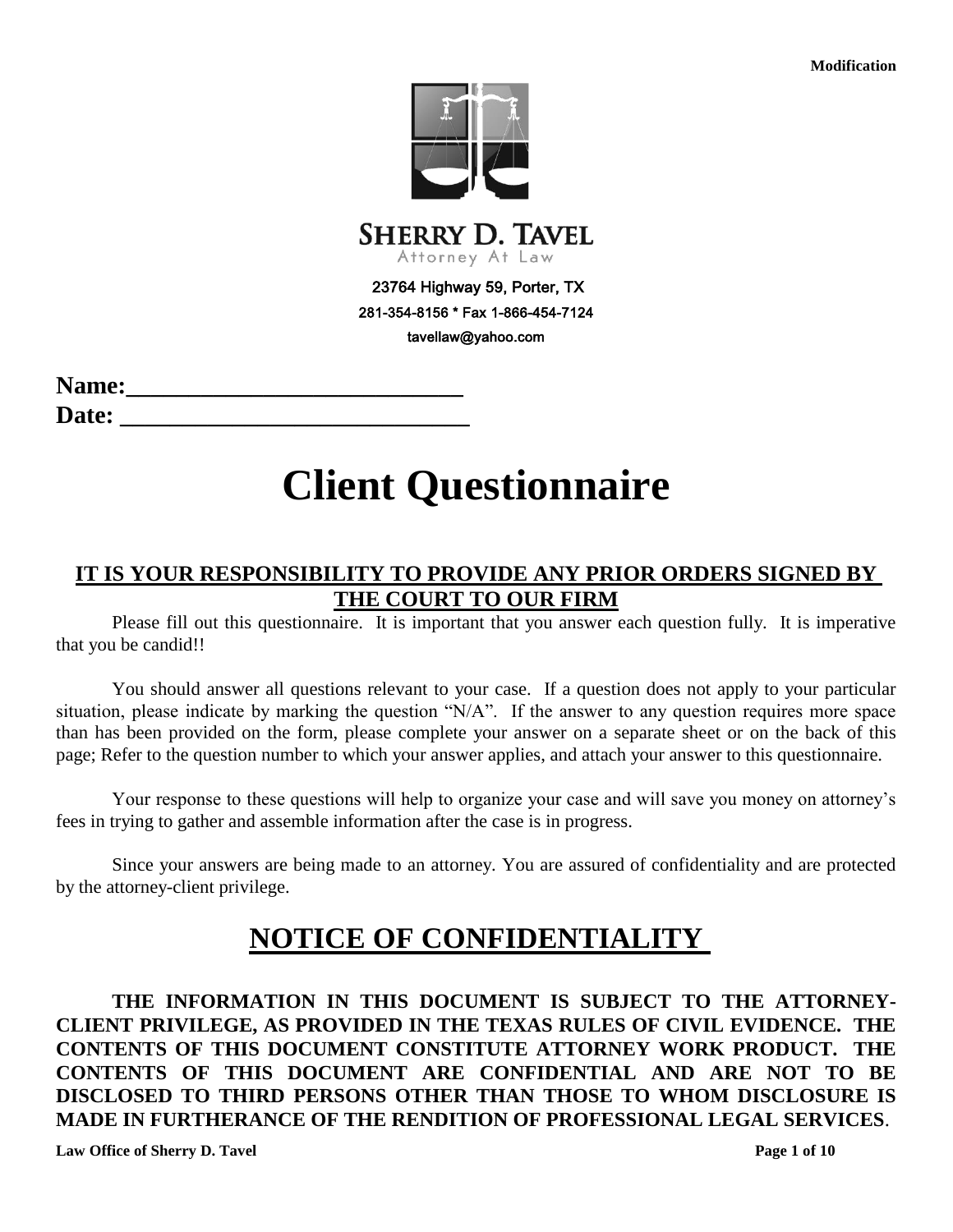## **PERSONAL**

## **ABOUT YOU:**

| 1.  | Please give your full name, date and place of birth, and Social Security number.                                                                                                                                                     |                                                               |  |  |  |              |
|-----|--------------------------------------------------------------------------------------------------------------------------------------------------------------------------------------------------------------------------------------|---------------------------------------------------------------|--|--|--|--------------|
|     |                                                                                                                                                                                                                                      |                                                               |  |  |  |              |
|     | Birth date: County/State where born:                                                                                                                                                                                                 |                                                               |  |  |  |              |
|     |                                                                                                                                                                                                                                      |                                                               |  |  |  |              |
|     |                                                                                                                                                                                                                                      |                                                               |  |  |  |              |
| 2.  | Where are you living now, and what is your phone number?                                                                                                                                                                             |                                                               |  |  |  |              |
|     | Address: <u>New York: Address: New York: New York: New York: New York: New York: New York: New York: New York: New York: New York: New York: New York: New York: New York: New York: New York: New York: New York: New York: New</u> |                                                               |  |  |  |              |
|     | City: County: County: State: Zip:                                                                                                                                                                                                    |                                                               |  |  |  |              |
|     |                                                                                                                                                                                                                                      |                                                               |  |  |  |              |
| Fax |                                                                                                                                                                                                                                      |                                                               |  |  |  |              |
|     |                                                                                                                                                                                                                                      |                                                               |  |  |  |              |
| 3.  |                                                                                                                                                                                                                                      | At what address do you wish to receive mail from this office? |  |  |  |              |
| 4.  | ,我们也不会有什么。""我们的人,我们也不会有什么?""我们的人,我们也不会有什么?""我们的人,我们也不会有什么?""我们的人,我们也不会有什么?""我们的人<br>How do you prefer that we contact you?                                                                                                           |                                                               |  |  |  |              |
|     |                                                                                                                                                                                                                                      |                                                               |  |  |  |              |
|     |                                                                                                                                                                                                                                      |                                                               |  |  |  |              |
|     |                                                                                                                                                                                                                                      |                                                               |  |  |  |              |
|     |                                                                                                                                                                                                                                      |                                                               |  |  |  |              |
|     | Mobile Phone: New York Changes and School Changes and School Changes and School Changes and School Changes and School Changes and School Changes and School Changes and School Changes and School Changes and School Changes a       |                                                               |  |  |  |              |
|     |                                                                                                                                                                                                                                      |                                                               |  |  |  |              |
| 5.  |                                                                                                                                                                                                                                      |                                                               |  |  |  |              |
|     | Law Office of Sherry D. Tavel                                                                                                                                                                                                        |                                                               |  |  |  | Page 2 of 10 |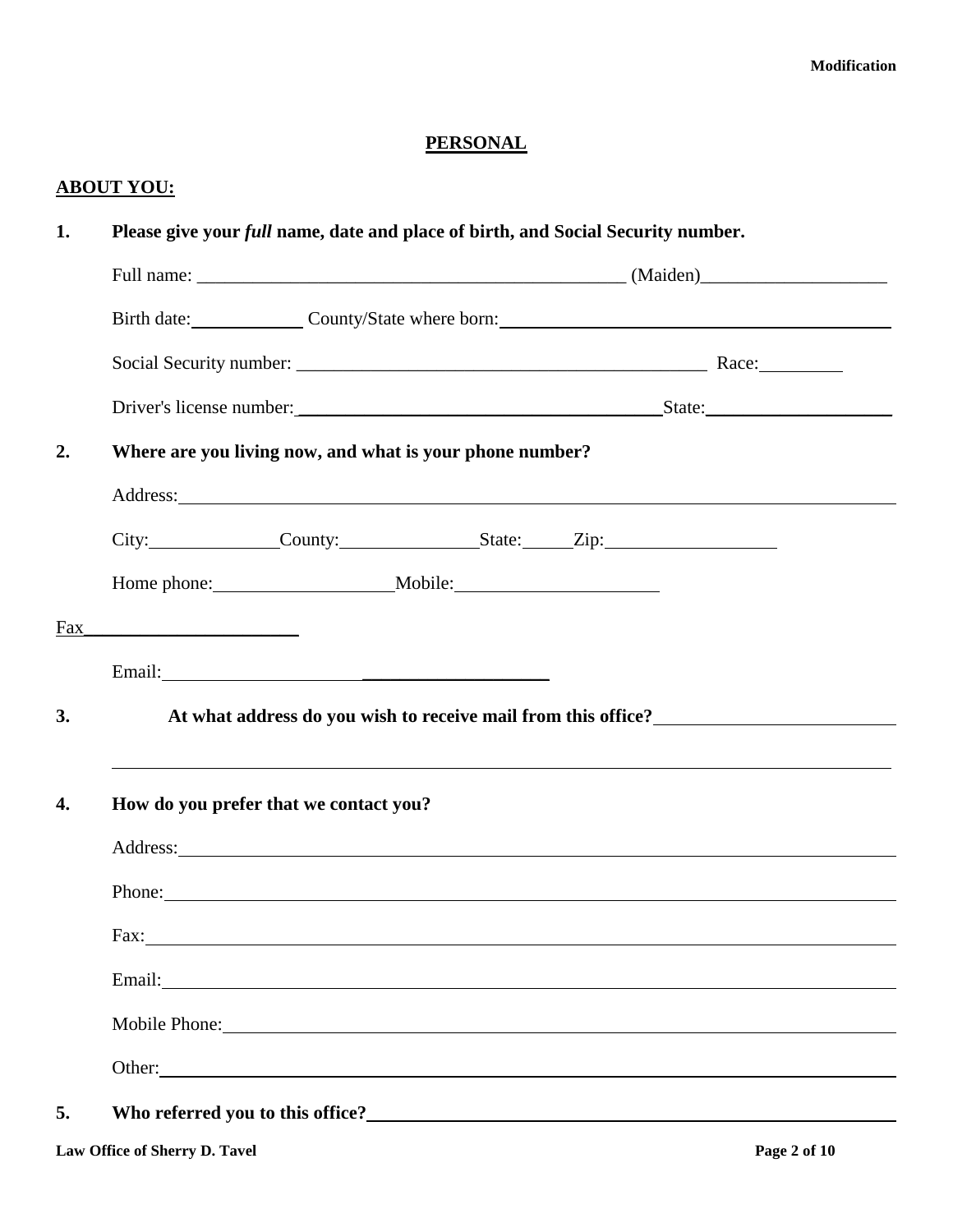| Have you consulted or retained any other attorneys on this matter before coming to this                                                                                                                                              |  |  |
|--------------------------------------------------------------------------------------------------------------------------------------------------------------------------------------------------------------------------------------|--|--|
|                                                                                                                                                                                                                                      |  |  |
|                                                                                                                                                                                                                                      |  |  |
| Please complete the following information concerning your employment.                                                                                                                                                                |  |  |
|                                                                                                                                                                                                                                      |  |  |
| Job title:                                                                                                                                                                                                                           |  |  |
| Street address: <u>the contract of the contract of the contract of the contract of the contract of the contract of the contract of the contract of the contract of the contract of the contract of the contract of the contract </u> |  |  |
|                                                                                                                                                                                                                                      |  |  |
| Telephone number:                                                                                                                                                                                                                    |  |  |
| May we call you at work?                                                                                                                                                                                                             |  |  |
| Gross salary per month or annually: 100 minutes and the same same state of the same state of the same state of the same state of the same state of the same state of the same state of the same state of the same state of the       |  |  |
| Length of employment:                                                                                                                                                                                                                |  |  |
| Education: <u>contract the contract of the contract of the contract of the contract of the contract of the contract of the contract of the contract of the contract of the contract of the contract of the contract of the contr</u> |  |  |
| <b>ABOUT THE OTHER PARTY:</b>                                                                                                                                                                                                        |  |  |
| Please give the <i>full</i> name (including maiden name), date and place of birth, and Social Security                                                                                                                               |  |  |
| number of the other party to this litigation.                                                                                                                                                                                        |  |  |
|                                                                                                                                                                                                                                      |  |  |
| Birth date: County/State where born: County/State where born:                                                                                                                                                                        |  |  |
| Social Security number: Nace: Race: Race:                                                                                                                                                                                            |  |  |
| Driver's license number:                                                                                                                                                                                                             |  |  |
|                                                                                                                                                                                                                                      |  |  |
| Where is the other party living now, and what is his or her phone number?                                                                                                                                                            |  |  |
|                                                                                                                                                                                                                                      |  |  |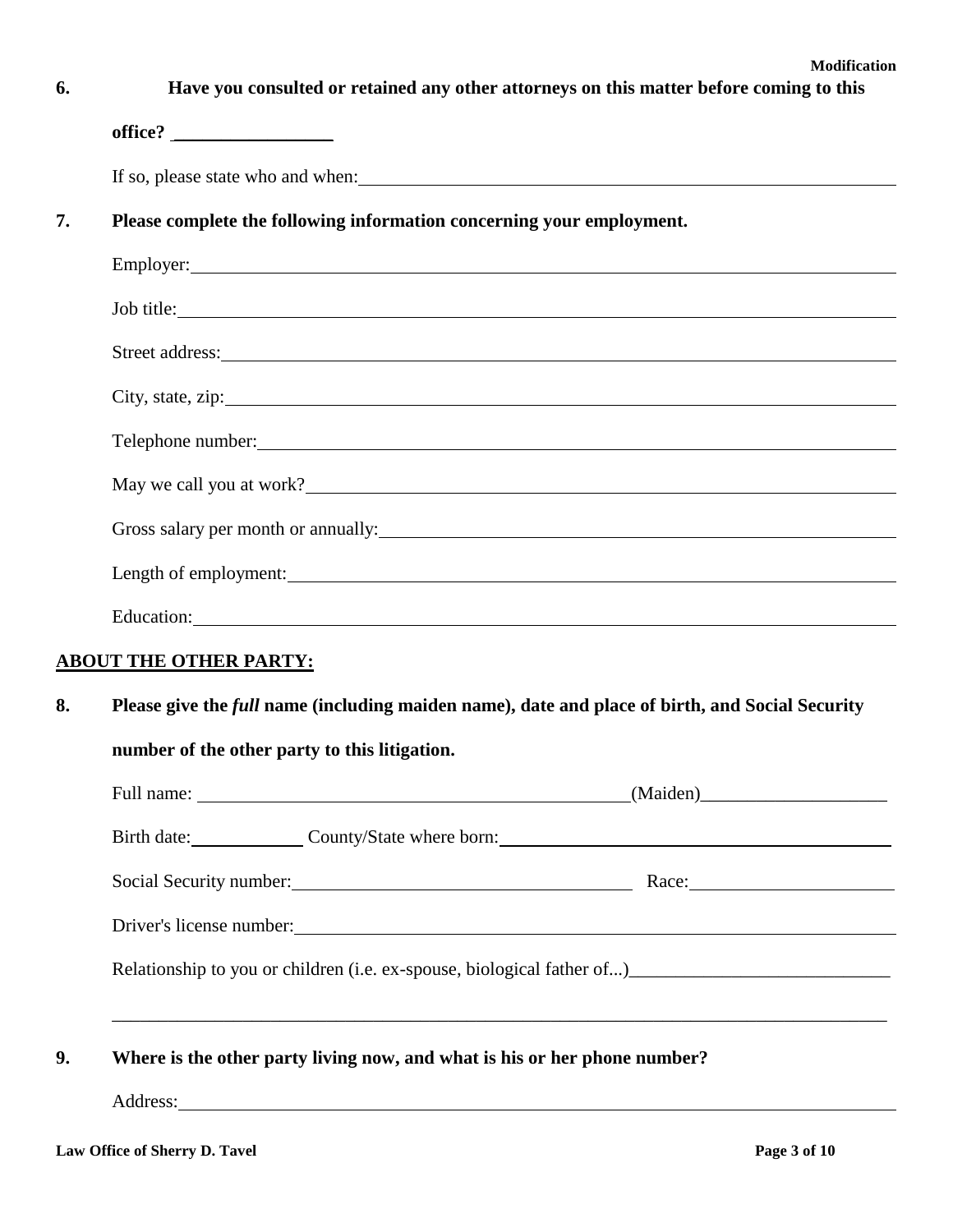| <b>Modification</b> |  |
|---------------------|--|
|---------------------|--|

|     |                                        |                                                                                                                                                                                                                                | City: City: County: County: State:                                                                                                                                                                                                   | мошисанон |  |  |
|-----|----------------------------------------|--------------------------------------------------------------------------------------------------------------------------------------------------------------------------------------------------------------------------------|--------------------------------------------------------------------------------------------------------------------------------------------------------------------------------------------------------------------------------------|-----------|--|--|
|     |                                        | Zip: Home phone: Next Alpha, Next Alpha, Next Alpha, Next Alpha, Next Alpha, Next Alpha, Next Alpha, Next Alpha, Next Alpha, Next Alpha, Next Alpha, Next Alpha, Next Alpha, Next Alpha, Next Alpha, Next Alpha, Next Alpha, N |                                                                                                                                                                                                                                      |           |  |  |
| 10. |                                        |                                                                                                                                                                                                                                | Please complete the following information concerning the other party's employment.                                                                                                                                                   |           |  |  |
|     |                                        |                                                                                                                                                                                                                                | Employer: Note that the same state of the same state of the same state of the same state of the same state of the same state of the same state of the same state of the same state of the same state of the same state of the        |           |  |  |
|     |                                        |                                                                                                                                                                                                                                | Job title:                                                                                                                                                                                                                           |           |  |  |
|     |                                        |                                                                                                                                                                                                                                | Street address: <u>the contract of the contract of the contract of the contract of the contract of the contract of the contract of the contract of the contract of the contract of the contract of the contract of the contract </u> |           |  |  |
|     |                                        |                                                                                                                                                                                                                                |                                                                                                                                                                                                                                      |           |  |  |
|     |                                        |                                                                                                                                                                                                                                | Telephone number: 1000 million contains the contract of the contract of the contract of the contract of the contract of the contract of the contract of the contract of the contract of the contract of the contract of the co       |           |  |  |
|     |                                        |                                                                                                                                                                                                                                | Gross salary per month or annually: 1992. The contract of the same contract of the same contract of the same contract of the same contract of the same contract of the same contract of the same contract of the same contract       |           |  |  |
|     |                                        |                                                                                                                                                                                                                                |                                                                                                                                                                                                                                      |           |  |  |
|     |                                        |                                                                                                                                                                                                                                |                                                                                                                                                                                                                                      |           |  |  |
|     | <b>ABOUT YOUR CHILDREN:</b>            |                                                                                                                                                                                                                                |                                                                                                                                                                                                                                      |           |  |  |
| 11. |                                        |                                                                                                                                                                                                                                | Please give the full name, date and place of birth, sex, and Social Security number of each of the                                                                                                                                   |           |  |  |
|     | children subject of this modification: |                                                                                                                                                                                                                                |                                                                                                                                                                                                                                      |           |  |  |
|     |                                        |                                                                                                                                                                                                                                | Name: Name and the set of the set of the set of the set of the set of the set of the set of the set of the set of the set of the set of the set of the set of the set of the set of the set of the set of the set of the set o       |           |  |  |
|     |                                        |                                                                                                                                                                                                                                | Sex (M/F): Date of birth: Age: Age:                                                                                                                                                                                                  |           |  |  |
|     |                                        |                                                                                                                                                                                                                                | Place of birth: <u>contained</u> and the contained and the contact of birth contained and the contact of the contact of the contact of the contact of the contact of the contact of the contact of the contact of the contact of th  |           |  |  |
|     |                                        |                                                                                                                                                                                                                                | Social Security number: Driver's License No.                                                                                                                                                                                         |           |  |  |
|     |                                        |                                                                                                                                                                                                                                | Name: Name and the set of the set of the set of the set of the set of the set of the set of the set of the set of the set of the set of the set of the set of the set of the set of the set of the set of the set of the set o       |           |  |  |
|     |                                        |                                                                                                                                                                                                                                | Sex (M/F): Date of birth: Age: Age:                                                                                                                                                                                                  |           |  |  |
|     |                                        |                                                                                                                                                                                                                                | Place of birth:                                                                                                                                                                                                                      |           |  |  |
|     |                                        |                                                                                                                                                                                                                                | Social Security number: Driver's License No.                                                                                                                                                                                         |           |  |  |
|     |                                        |                                                                                                                                                                                                                                | Name:                                                                                                                                                                                                                                |           |  |  |
|     |                                        |                                                                                                                                                                                                                                | Sex (M/F): Date of birth: Age: Age:                                                                                                                                                                                                  |           |  |  |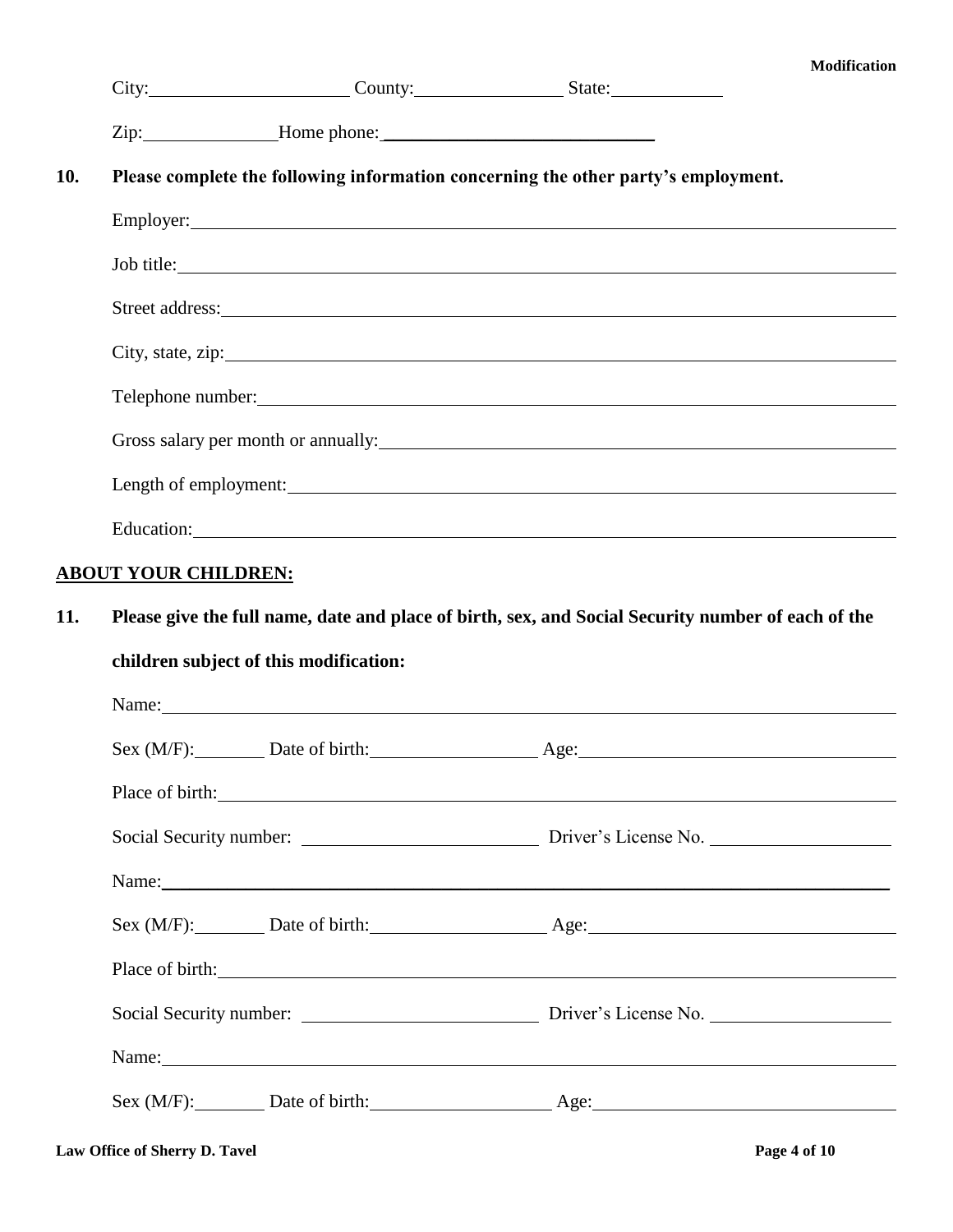|     |     |                                                             | Social Security number: Driver's License No.                                                                |
|-----|-----|-------------------------------------------------------------|-------------------------------------------------------------------------------------------------------------|
|     |     |                                                             | Name:                                                                                                       |
|     |     |                                                             | Sex (M/F): Date of birth: Age: Age:                                                                         |
|     |     |                                                             | Place of birth:                                                                                             |
|     |     |                                                             | Social Security number: Driver's License No.                                                                |
| 12. |     |                                                             | Will there be a dispute over the children?<br><u> </u>                                                      |
|     |     |                                                             | If <i>not</i> , with whom will custody be?                                                                  |
| 13. |     |                                                             | Where and with whom are the children living now?<br><u>Lange and with whom are the children living now?</u> |
|     |     |                                                             | ,我们也不会有什么。""我们的人,我们也不会有什么?""我们的人,我们也不会有什么?""我们的人,我们也不会有什么?""我们的人,我们也不会有什么?""我们的人                            |
|     |     | <u>ABOUT YOUR MARRIAGE AND SEPARATION OR PATERNITY:</u>     |                                                                                                             |
| 14. |     | Please give a description of the order to be modified:      |                                                                                                             |
|     |     |                                                             | Paternity Order exists and was signed on _________________.                                                 |
|     |     |                                                             | Divorce Decree exists and was signed on ________________.                                                   |
|     |     | I have a copy of the order.                                 |                                                                                                             |
|     |     | I do not have a copy of this order.                         |                                                                                                             |
| 15. |     |                                                             | Why are you seeking this modification?                                                                      |
|     |     |                                                             |                                                                                                             |
|     |     |                                                             |                                                                                                             |
|     |     |                                                             |                                                                                                             |
|     |     |                                                             |                                                                                                             |
|     |     |                                                             |                                                                                                             |
|     |     |                                                             |                                                                                                             |
|     | 16. | Is the other party in agreement to this modification?______ |                                                                                                             |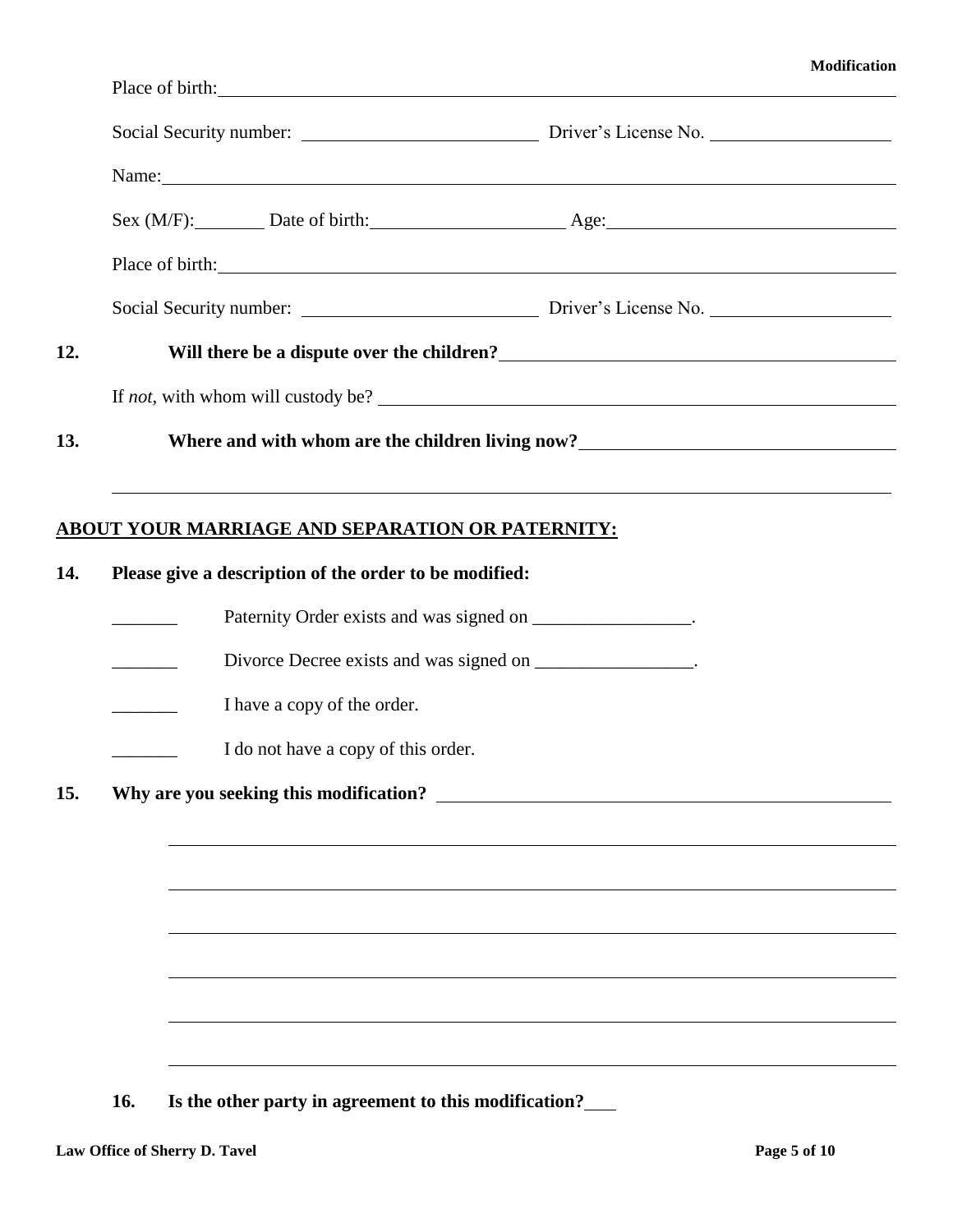If not, what do you think the objections will be?

|     | 17.                                                                                                                                                                                                                                                                   |  |  |  |
|-----|-----------------------------------------------------------------------------------------------------------------------------------------------------------------------------------------------------------------------------------------------------------------------|--|--|--|
|     |                                                                                                                                                                                                                                                                       |  |  |  |
|     |                                                                                                                                                                                                                                                                       |  |  |  |
| 18. |                                                                                                                                                                                                                                                                       |  |  |  |
|     | If so, how much? $\frac{1}{2}$ per <u>equal</u>                                                                                                                                                                                                                       |  |  |  |
| 19. |                                                                                                                                                                                                                                                                       |  |  |  |
|     |                                                                                                                                                                                                                                                                       |  |  |  |
| 20. | Have you or the other party ever filed for modification before?<br><u>Late of the state of the state of the state of the state of the state of the state of the state of the state of the state of the state of the state of the s</u>                                |  |  |  |
|     | If so, when and where?                                                                                                                                                                                                                                                |  |  |  |
| 21. | Does the other party have an attorney?<br><u>Letting</u> the state of the party have an attorney?<br><u>Letting the state of the state of the state of the state of the state of the state of the state of the state of the state of the </u>                         |  |  |  |
|     | If so, who? $\frac{1}{2}$ is a set of $\frac{1}{2}$ is a set of $\frac{1}{2}$ is a set of $\frac{1}{2}$ is a set of $\frac{1}{2}$ is a set of $\frac{1}{2}$ is a set of $\frac{1}{2}$ is a set of $\frac{1}{2}$ is a set of $\frac{1}{2}$ is a set of $\frac{1}{2}$ i |  |  |  |
| 22. | Do you or the other party pay/receive child support?<br><u>Do you or the other party pay/receive child support?</u>                                                                                                                                                   |  |  |  |
|     | If so, how much? $\frac{1}{2}$ per <u>experience</u> experience that the set of the set of the set of the set of the set of the set of the set of the set of the set of the set of the set of the set of the set of the set of the set                                |  |  |  |
| 23. | Do you or the other party have any other children for whom a duty of support is owed?                                                                                                                                                                                 |  |  |  |
|     | If so, please give the full name, date and place of birth, sex, and Social Security number of each such child:                                                                                                                                                        |  |  |  |
|     | Name: Name and the set of the set of the set of the set of the set of the set of the set of the set of the set of the set of the set of the set of the set of the set of the set of the set of the set of the set of the set o                                        |  |  |  |
|     | Sex (M/F): Date of birth: Age: Age:                                                                                                                                                                                                                                   |  |  |  |
|     | Place of birth:                                                                                                                                                                                                                                                       |  |  |  |
|     | Social Security number: 1986 and 2008 and 2008 and 2008 and 2008 and 2008 and 2008 and 2008 and 2008 and 2008 and 2008 and 2008 and 2008 and 2008 and 2008 and 2008 and 2008 and 2008 and 2008 and 2008 and 2008 and 2008 and                                         |  |  |  |
|     | Name: Name and the second contract of the second contract of the second contract of the second contract of the second contract of the second contract of the second contract of the second contract of the second contract of                                         |  |  |  |
|     | Sex (M/F): Date of birth: Age: Age:                                                                                                                                                                                                                                   |  |  |  |
|     | Place of birth:                                                                                                                                                                                                                                                       |  |  |  |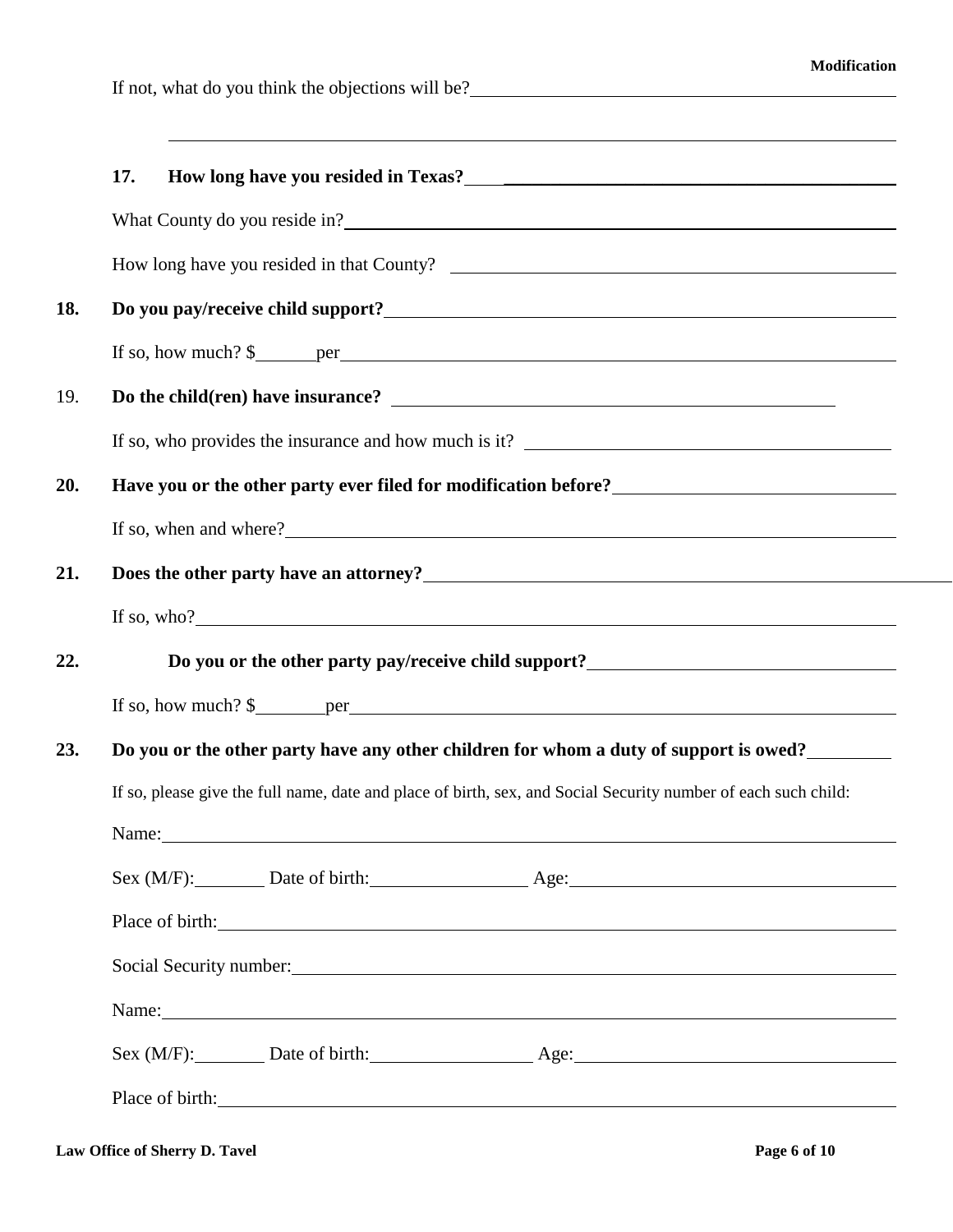$\overline{a}$ 

Social Security number:

### 24. **Do the children involved in the modification own any property?**

If so, please describe:

#### **25. Check any of the following which are applicable:**

- Retention of the current primary custodian would be injurious to child(ren).
- Primary custodian has relinquished possession and control of child(ren).
- \_\_\_\_\_\_ Change from joint to sole managing conservator is needed.
- Support payments should continue after child's eighteenth birthday because of a mental or physical disability.
	- Order to be modified has become unworkable or inappropriate because
- Managing/Possessory conservator has changed residence to a place outside of the court's jurisdiction.

**26. Do you have any prior cases with the Texas Attorney General? \_\_\_\_\_\_\_\_\_\_\_\_\_\_\_\_\_\_\_\_\_\_\_\_\_\_**

**27. If so, what is your OAG Case No. \_\_\_\_\_\_\_\_\_\_\_\_\_\_\_\_\_\_\_\_\_\_\_\_\_\_\_\_\_\_\_\_**

**You will need to contact the office of the Attorney General and sign the form giving me permission to get information to your case.**

**Was this original case (Please circle one) a: Divorce b: Adoption c: Paternity c: Suit Affecting Parent-Child Relationship**

**Did you sign an Acknowledgement of Paternity for the child(ren) at** 

**birth**:

**If so-please provide a copy of them.**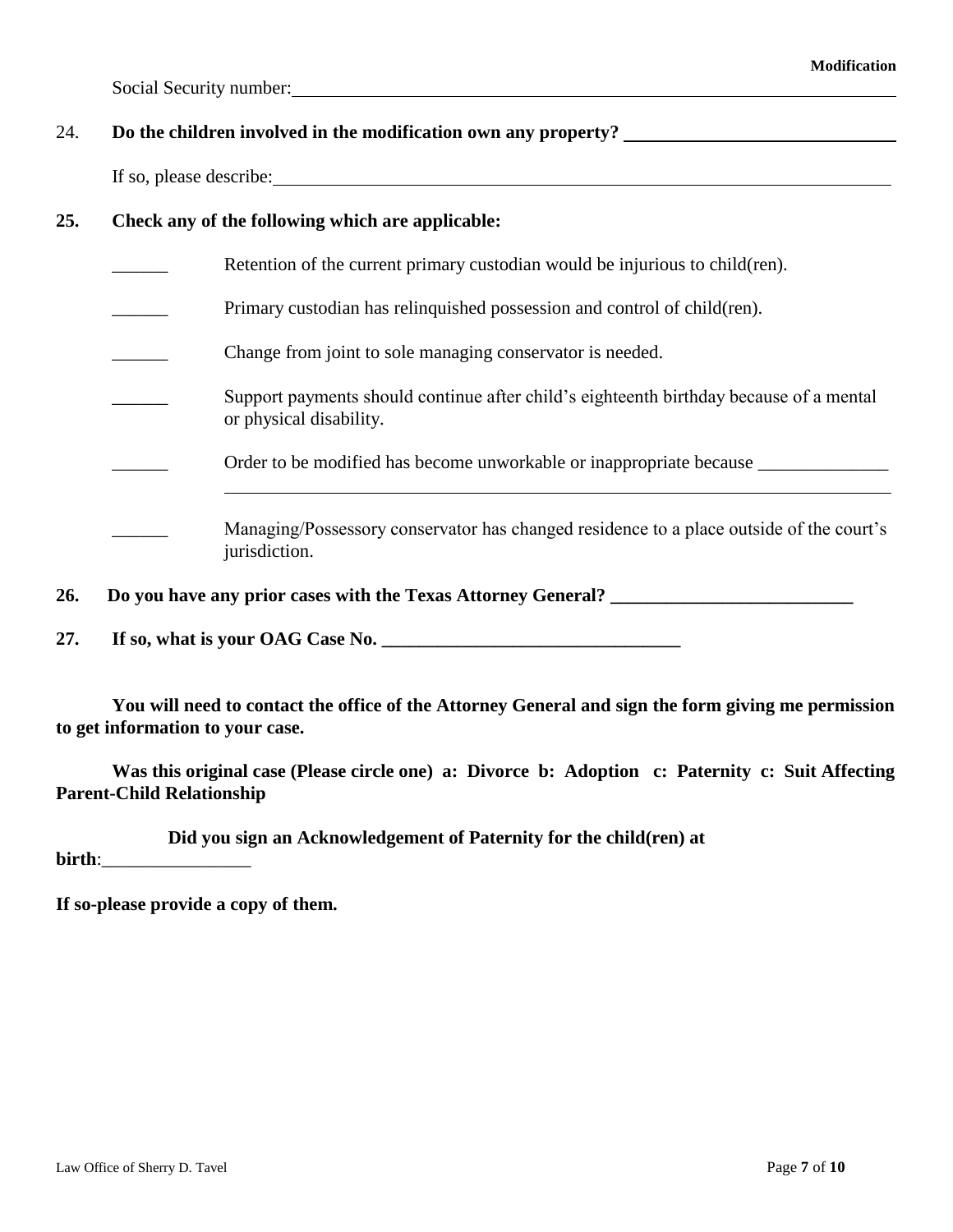#### **27. "Skeletons in the Closet" and Sensitive Topics:**

IT IS IMPERATIVE THAT YOU BE OPEN AND HONEST IN ANSWERING THE FOLLOWING QUESTIONS. ANY DISCUSSION RELATING TO ANY OF THESE TOPICS BETWEEN YOU AND YOUR ATTORNEY WILL BE PROTECTED BY THE ATTORNEY-CLIENT PRIVILEGE. IF YOU FAIL TO BE HONEST IN ANSWERING THESE QUESTIONS, IT COULD BE ABSOLUTELY DISASTROUS TO YOUR CASE.

If an answer to one of the questions below is "yes," please describe the situation in detail. Will anyone allege that you or the other party has done any of the following:

|              |                                                                                                    | You | <b>Other Party</b> |
|--------------|----------------------------------------------------------------------------------------------------|-----|--------------------|
| $\mathbf{1}$ | Committed a crime?                                                                                 |     |                    |
| 2.           | Been arrested?                                                                                     |     |                    |
| 3.           | Been in jail or prison?                                                                            |     |                    |
| 4.           | Used illegal drugs?                                                                                |     |                    |
| 5.           | Been hospitalized for using illegal drugs?                                                         |     |                    |
| 6.<br>7.     | Abused prescription drugs?<br>Been hospitalized for abusing prescription drugs?                    |     |                    |
|              |                                                                                                    |     |                    |
| 8.           | Abused alcohol?                                                                                    |     |                    |
| 9.           | Been hospitalized for abusing alcohol?                                                             |     |                    |
| 10.          | Been arrested for or convicted of driving while<br>under the influence of alcohol (drunk driving)? |     |                    |
| 11.          | Engaged in gambling activities (legal or illegal)?                                                 |     |                    |
| 12.          | Engaged in other illegal activities?                                                               |     |                    |
| 13.          | Attempted suicide?                                                                                 |     |                    |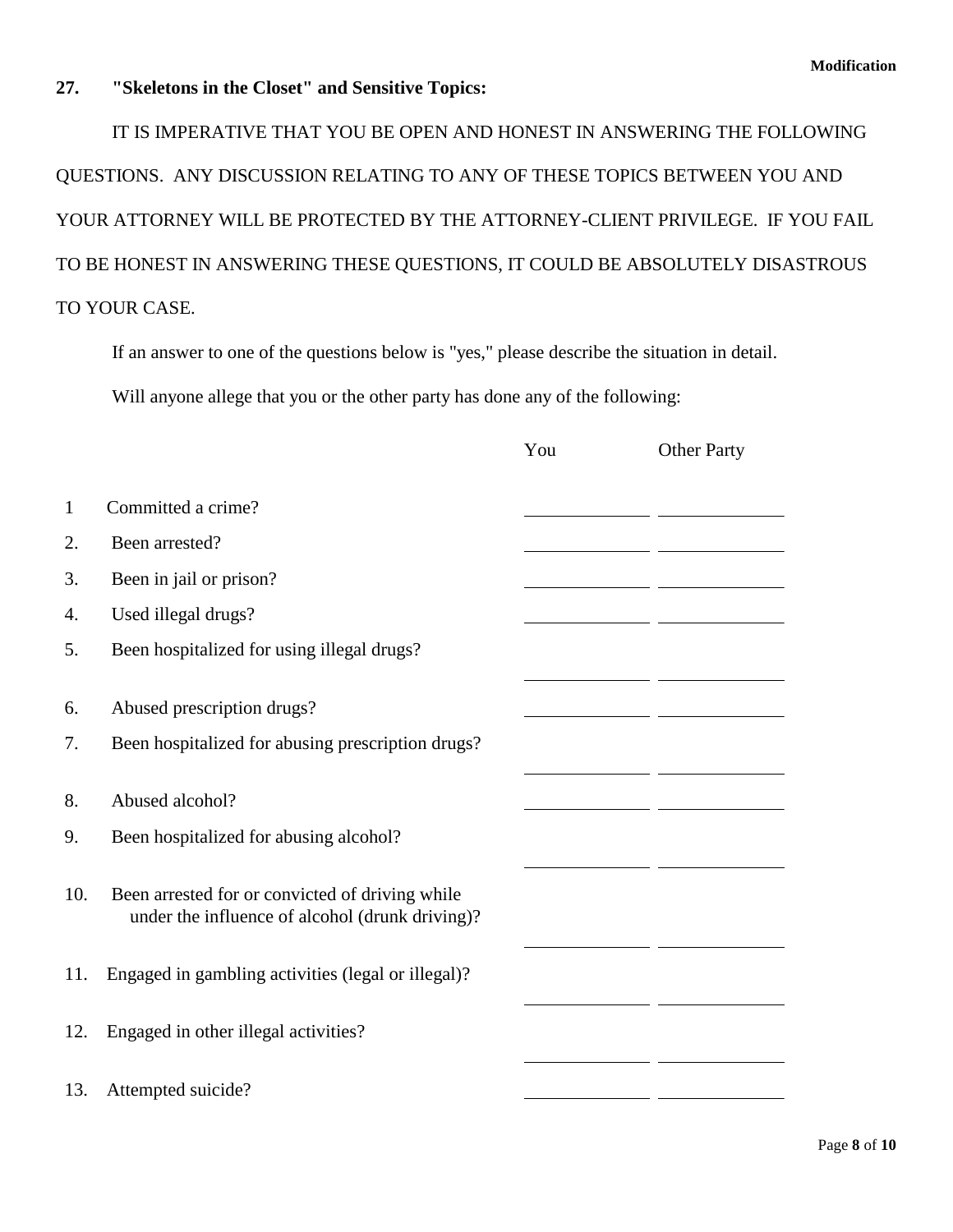$\overline{\phantom{a}}$ 

- 14. Been hospitalized for an emotional or psychiatric disorder?
- 15 .Suffered from or received treatment for an emotional or psychiatric condition?
- 16. Abused spouse?

| 17. Been accused of child abuse? |  |  |
|----------------------------------|--|--|
|----------------------------------|--|--|

18. Had a sexual relationship during the marriage with someone other than spouse?

If so, describe the children's reaction to the relationship and the children's feelings about the person(s) involved in the relationship.

|     |                                            | You | <b>Other Party</b> |  |
|-----|--------------------------------------------|-----|--------------------|--|
| 19. | Had a homosexual/bisexual relationship?    |     |                    |  |
|     | 20. Engaged in unusual sexual practices?   |     |                    |  |
|     | 21. Had a pregnancy outside of a marriage? |     |                    |  |
|     | 22. Had a sexually transmitted disease?    |     |                    |  |
|     | 23. Drunk to excess?                       |     |                    |  |
|     | If so, what and how often?                 |     |                    |  |
| 24. | Other?                                     |     |                    |  |

25. If you or the other party has a relationship with a person whom the children see frequently and that person would answer "yes" to one or more of the preceding "skeleton-in-the-closet" questions, describe the situation: